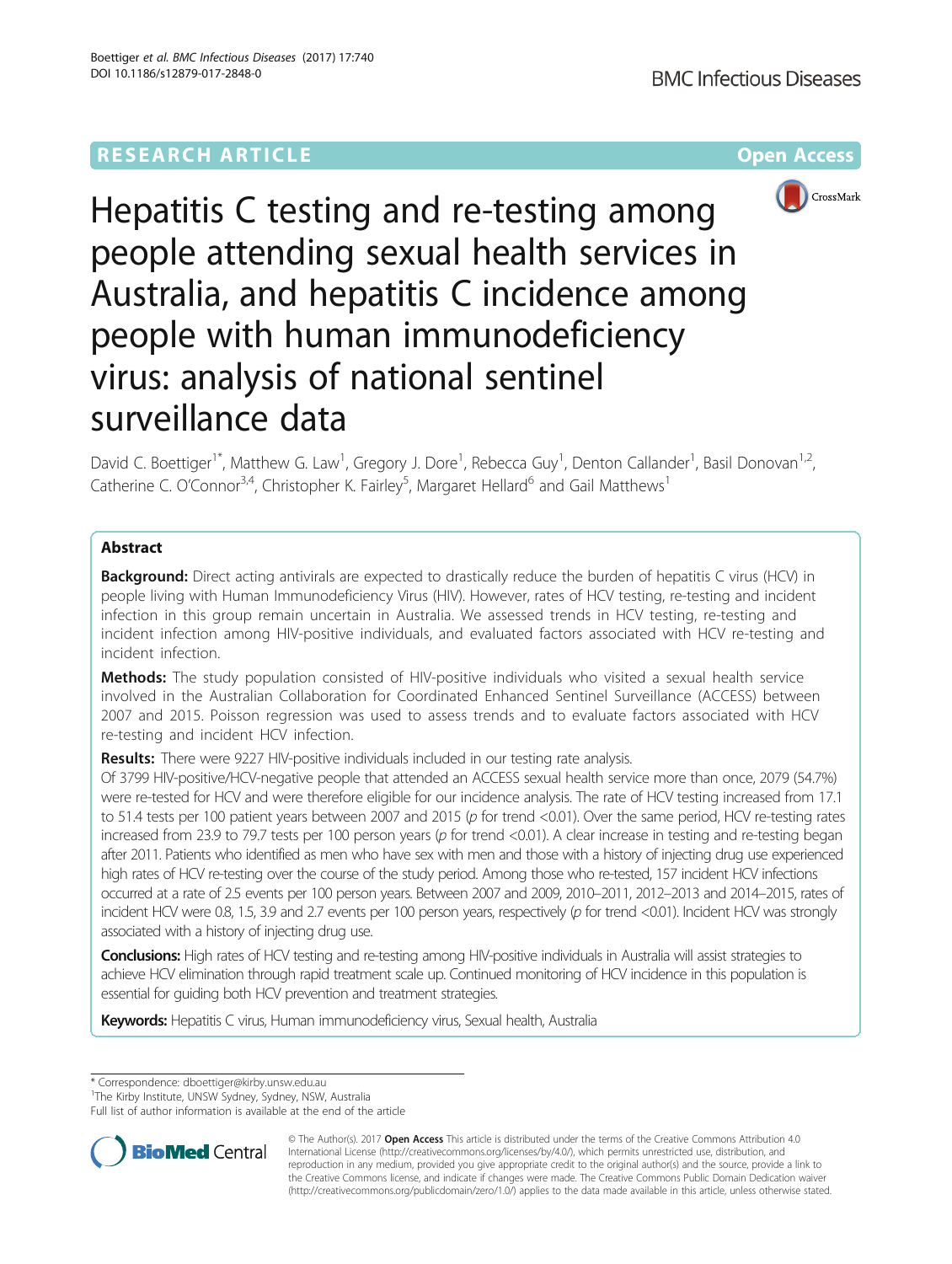# Background

Hepatitis C virus (HCV) is a major contributor to morbidity and mortality in people living with Human Immunodeficiency Virus (HIV) [[1](#page-10-0)–[3\]](#page-10-0). In Australia, it is estimated that around 3000 individuals are HIV/HCV co-infected [\[4](#page-10-0), [5](#page-10-0)]. Interferon-based therapies for HCV have exhibited poor efficacy and significant toxicity in this population, limiting the capacity for large scale treatment delivery and success. However, current evidence indicates that direct acting antivirals (DAAs) exhibit excellent safety and efficacy in HIV-positive and HIV-negative individuals [\[6](#page-10-0)]. Moreover, the first DAAs became available under government subsidy to all HCV infected Australian adults in March 2016 [\[7](#page-11-0)].

Australia has one of the highest rates of HCV screening globally with an estimated 80% of the HCV infected population having been tested and diagnosed [[5\]](#page-10-0). While current guidelines recommend HCV antibody testing for all HIV-positive people at initial presentation and at least annually thereafter (with a follow up HCV RNA test to confirm chronic infection if antibody testing is positive) [[8\]](#page-11-0), true rates of testing and incident infection in this group remain uncertain.

To allow monitoring of changes in HCV incidence after the introduction of DAA therapies it is important to evaluate past incidence trends. This will also facilitate the development of mathematical models to investigate the likely impact of DAA treatment scale-up and identify factors that could reduce the anticipated benefit of DAAs. Such work could have substantial public health implications as it is anticipated that appropriate use of DAAs in the HIV-positive population will lead to eventual elimination of HIV/HCV co-infection [\[9](#page-11-0)].

This paper assesses trends in HCV testing and re-testing among people attending Australian sexual health services, and evaluates trends in incident HCV infection among HIV-positive individuals. It also explores factors associated with HCV re-testing and incident infection among HIV-positive individuals.

# Methods

# Study population

The study population consisted of patients attending sexual health services participating in the Australian Collaboration for Coordinated Enhanced Sentinel Surveillance (ACCESS) project. ACCESS is a HIV/sexually transmitted infection sentinel surveillance network of sexual health services, general practice clinics, infectious diseases hospital outpatient clinics, and pathology laboratories. The methods behind this collaboration have been described in detail elsewhere [[10](#page-11-0)]. For this analysis, de-identified demographic, behavioral, and clinical data were extracted from the patient management systems of 42 sexual health services using customized extraction scripts. Services were located in New South Wales, Victoria, Western Australia, Queensland, and the Northern Territory.

The ACCESS sexual health services network is broadly representative of sexual health services across the country. In Australia, sexual health services frequently manage the care of men who have sex with men (MSM) and people living with HIV. Nevertheless, a recent study of gay and bisexual men attending ACCESS general practice clinics found that about half were tested for a sexually transmitted infection between 2011 and 2015 [[5\]](#page-10-0). The current analysis precedes a wider investigation of HCV testing and incidence across both sexual health services and general practice clinics which is currently being planned.

# Data analysis

Data on patient demographics, HIV and HCV testing were analyzed for patients who attended an ACCESS sexual health service between 2007 and 2015. Three main analyses were undertaken: (i) trends in HCV testing; (ii) trends in, and factors associated with, HCV re-testing; and (iii) trends in, and factors associated with, incident HCV infection. HCV testing/re-testing could consist of HCV antibody or RNA testing, and HCV positivity could include a positive HCV antibody or RNA test. Incident HCV infection was defined as a negative antibody test followed by either a positive antibody test or a positive RNA test, or a negative RNA test followed by a positive RNA test. Factors associated with HCV testing were not evaluated because of the bias introduced by high-risk individuals knowing their HCV status before attending an ACCESS sexual health service and therefore not undergoing testing.

HCV testing: Patients were included in the HCV testing rate population if they had at least one clinic visit after their first visit and were not known to be HCV-positive. Baseline was defined as the date of the first clinic visit. Annual rates of HCV testing were stratified by HIV status (HIV-negative individuals were retained as a comparison group). Follow up was censored at the time of testing HCV-positive, at HIV seroconversion, or 3 months after the last clinic visit. Those that were censored because of HIV seroconversion could re-enter the analysis as long as they had documentation of at least one further clinic visit after their date of HIV seroconversion.

HCV re-testing: Patients were only included in the HCV re-testing rate population if they had documentation of a negative HCV test and at least one further clinic visit. Baseline was defined as the date the first negative HCV test was undertaken. Annual rates of re-testing were stratified by HIV status. Censoring was as per the testing rate analysis. Those that were censored because of HIV seroconversion could re-enter the analysis as long as they had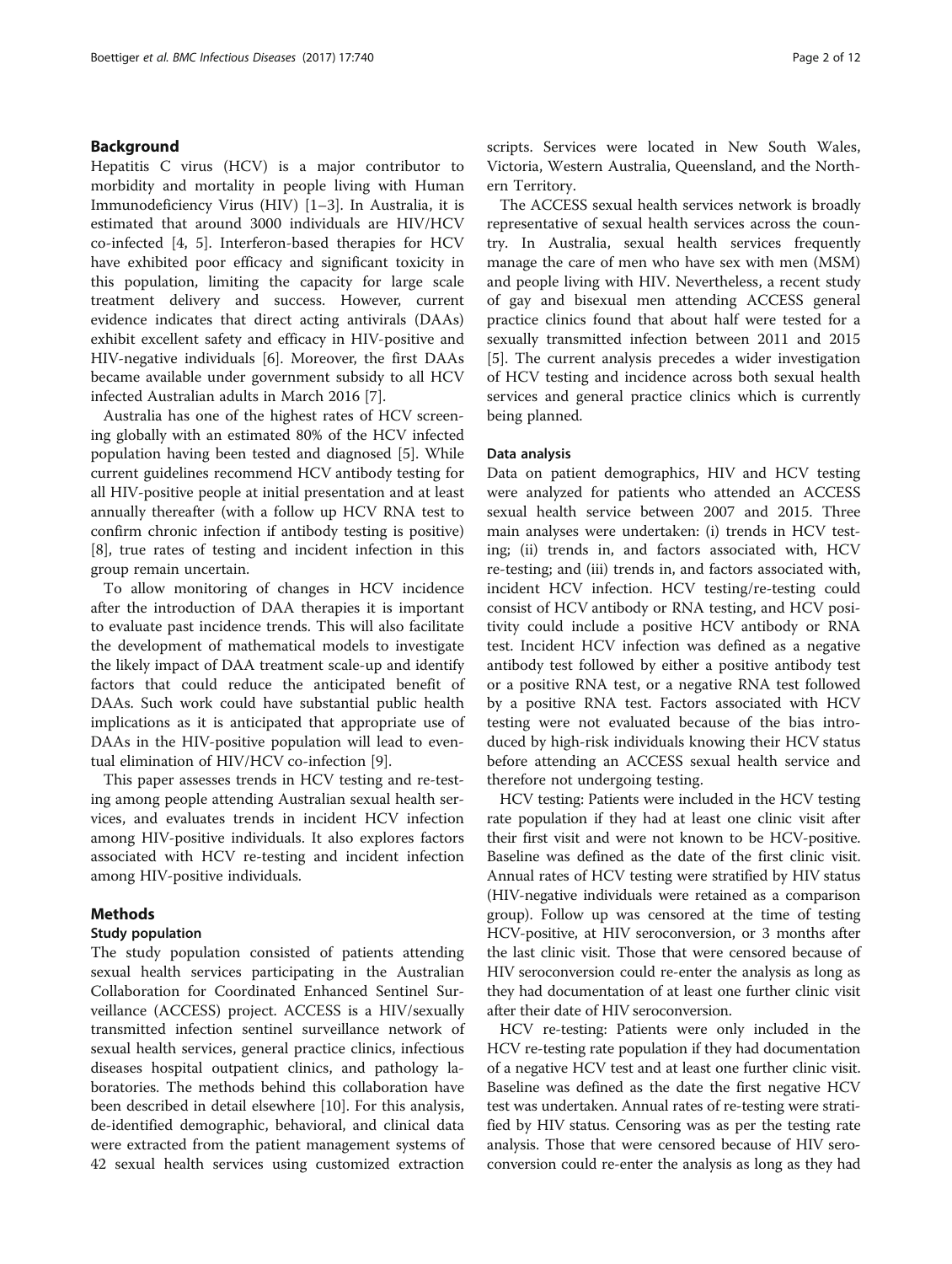documentation of a negative HCV test while HIV-positive and at least one further clinic visit.

HCV incidence: HIV-positive individuals in our retesting rate analysis were included in our HCV incidence population if they had at least one HCV test after a negative HCV antibody test, or at least one HCV RNA test after a negative HCV RNA test. The date of HCV infection was taken as the mid-point between the last negative HCV test and the first positive HCV test. Follow up was censored 3 months after the last negative HCV test for those that never returned a positive result.

Statistics: Poisson regression was used to assess the significance of time trends in HCV testing, re-testing and incidence, and to evaluate factors associated with HCV re-testing and incident HCV infection. Our analysis of factors associated with HCV re-testing was split by calendar year (between 2007 and 2011 and between 2012 and 2015). Baseline age, sex, country of birth, place of residence, sexual orientation, history of sex work (at any stage of study period), history of injecting drug use (at any stage of study period), and Aboriginal and Torres Strait Islander status were considered fixed covariates. CD4 cell count, HIV viral load, antiretroviral therapy use and calendar year were evaluated as time-updated covariates. Undetectable HIV viral load was defined as <200 copies/ml. Covariates were considered for inclusion in our multivariate models if they exhibited a univariate  $p$ -value <0.2. They were retained in the multivariate models if they exhibited an adjusted  $p$ -value <0.05. Patients with missing data for any of the covariates analyzed were included in all analyses, but incidence rate ratios (IRRs) for missing covariate categories are not reported. Stata (StataCorp, College Station, TX) version 14.1 was used for all statistical analysis.

Sensitivity analyses: We chose to include HCV RNA in our primary definitions of HCV testing/re-testing and incident HCV infection to account for the fact that HCV testing is often not performed as recommended [[11\]](#page-11-0). Others have defined incident infection as seroconversion only [\[12](#page-11-0), [13\]](#page-11-0). To enhance the comparability of our findings we repeated our main analyses using only antibody testing/re-testing and seroconversion as our definitions of HCV testing/re-testing and HCV positivity, respectively.

# Results

Of 362,341 patients who attended a sexual health service contributing data to ACCESS, there were 198,050 who contributed follow up time in our testing rate analysis. However, since 2073 patients contributed data to both our HIV-positive and HIV-negative study populations (i.e., they seroconverted during follow up), the total number of HIV-negative and HIV-positive individuals contributing to each group was 190,896 and 9227, respectively. In our re-testing rate analysis, 25,248 patients contributed follow up – 21,945 HIV-negative and 3799 HIV-positive. Of the 3799 HIV-positive patients in our re-testing rate analysis, 2079 were re-tested at least once for HCV after their initial negative test and were therefore included in our incidence analysis. Figure 1 provides a comprehensive breakdown of the patient selection process.

# HCV testing

Baseline characteristics of the HCV testing rate population (HIV-positive and HIV-negative) are presented in Additional file [1](#page-10-0): Table S1. In the HIV-positive group, median age was 40 years (interquartile range [IQR] 31–48)

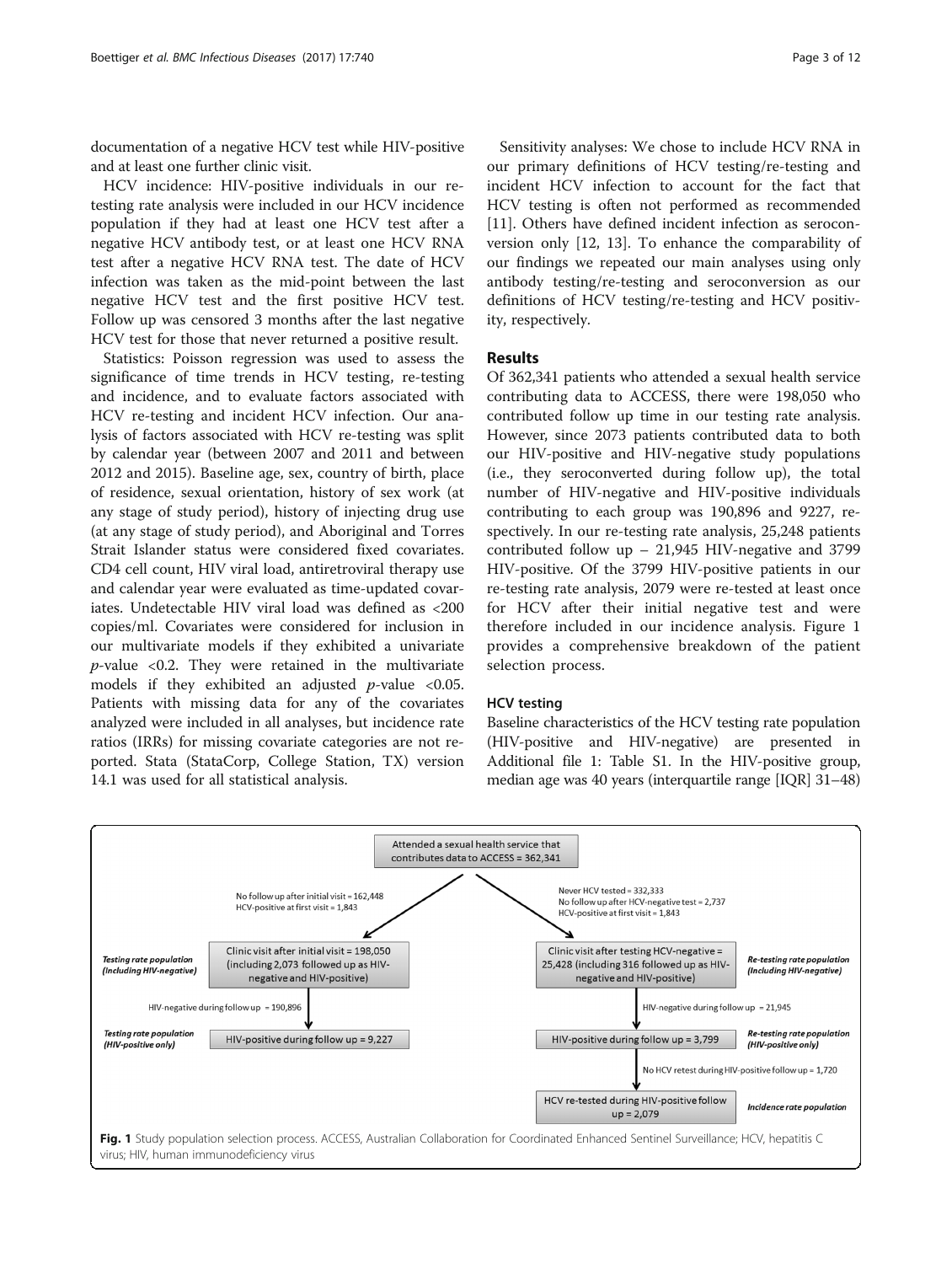<span id="page-3-0"></span>and 85.5% were male. In the HIV-negative group, median age was 27 years [IQR 23–36] and 58.0% were male.

Figure 2 shows that, among HIV-positive individuals, the rate of HCV testing increased from 17.1 tests per 100 person years (95% confidence interval [CI] 15.2– 19.1) in 2007 to 51.4 tests per 100 person years (95% CI 49.2–53.8) in 2015 ( $p$  for trend <0.01). In HIV-negative individuals, the rate increased from 6.5 tests per 100 person years (95% CI 6.1–6.9) in 2007 to 15.2 tests per 100 person years (95%CI 14.6-15.8) in 2015 ( $p$  for trend <0.01). A steady increase in HCV testing began after 2011 in both groups.

Similar trends were found in our sensitivity analyses focusing on HCV antibody testing. In HIV-positive individuals, the rate of HCV antibody testing increased from 7.9 tests per 100 person years (95% CI 6.7–9.3) to 39.4 tests per 100 person years (95%CI 37.4–41.4) between 2007 and 2015 ( $p$  for trend <0.01). Among HIV-negative individuals over the same period, the rate increased from 2.3 tests per 100 person years (95% CI 2.1–2.6) to 11.1 tests per 100 person years (95% CI 10.6–11.6; p for trend <0.01).

# HCV re-testing

Baseline characteristics of the HCV re-testing rate population (HIV-positive and HIV-negative) are presented in Additional file [1](#page-10-0): Table S2. Among the HIV-positive group, median age was 39 years (IQR 30–48) and 88.2% were male. In the HIV-negative group, median age was 29 years [IQR 23–38] and 61.7% were male.

In HIV-positive individuals, the rate of HCV re-testing increased from 23.9 tests per 100 person years (95% CI 17.9–32.0) in 2007 to 79.7 tests per 100 person years

tests per 100 person years (95% CI 23.5–29.8) in 2007 to 52.4 tests per 100 person years (95% CI 49.6–55.3) in 2015 ( $p$  for trend <0.01). An increase in HCV re-testing began after 2011 (see Fig. [3\)](#page-4-0).

Table [1](#page-5-0) shows that, among HIV-positive individuals, a history of injecting drug use and identifying as MSM were the only factors significantly associated with a shorter time to HCV re-testing between both 2007– 2011 and 2012–2015. Country of birth other than Australia, residing in a regional/remote location, and identifying as Aboriginal or Torres Strait Islander were associated with a greater rate of HCV re-testing between 2007 and 2011 and younger age, residing in a major city, and later calendar year were associated with a greater rate of HCV re-testing between 2012 and 2015.

Similar results were found in our sensitivity analyses. In HIV-positive individuals, the rate of HCV re-testing increased from 21.2 tests per 100 person years (95% CI 13.3–33.6) to 76.9 tests per 100 person years (95% CI 72.2–81.8) between 2007 and 2015 ( $p$  for trend <0.01). Among HIV-negative individuals over the same period, the rate increased from 17.9 tests per 100 person years (95% CI 13.9–23.2) to 49.3 tests per 100 person years (95% CI 45.9–52.9;  $p$  for trend <0.01). A history of injecting drug use and identifying as MSM remained important factors associated with HCV re-testing between both 2007–2011 (IRR 2.1, 95% CI 1.6–2.9, p < 0.01 for history of injecting versus no history and IRR 1.8, 95% CI 1.2–2.9,  $p = 0.01$  for MSM versus heterosexual male) and 2012–2015 (IRR 1.2, 95% CI 1.0–1.5,  $p = 0.09$  for



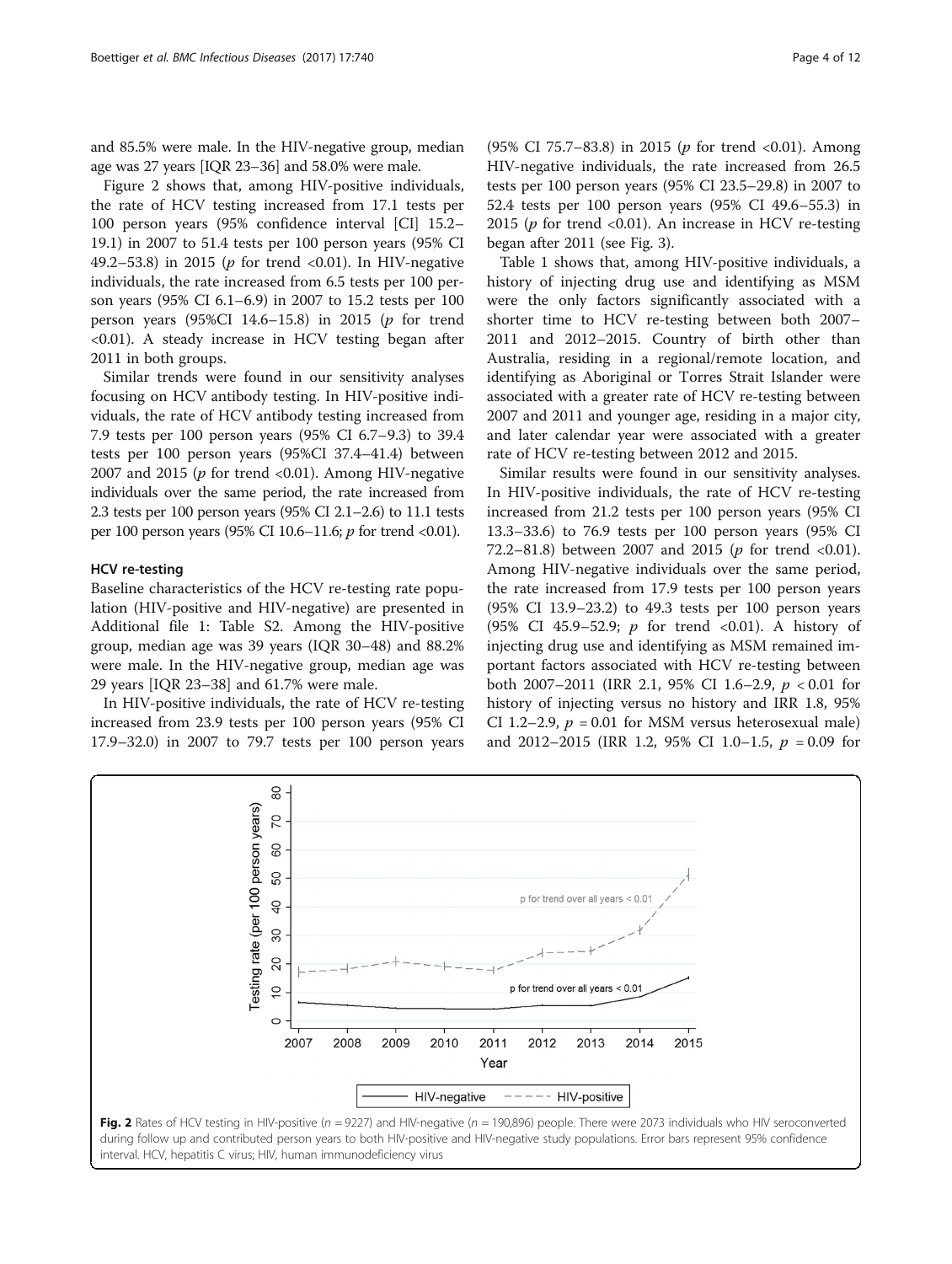<span id="page-4-0"></span>

history of injecting versus no history and IRR 1.3, 95% CI 1.1–1.6,  $p = 0.01$  for MSM versus heterosexual male). Those residing in a major city were also subject to a higher rate of re-testing between 2012 and 2015 (IRR 0.7, 95% CI 0.6–0.8,  $p < 0.01$  for regional/remote versus major city).

## HCV incidence

Characteristics of the HCV incidence rate population at the time of their first negative HCV test are presented in Additional file [1](#page-10-0): Table S3. The median age was 41 years (IQR 32–50) and 90.7% were male. Median CD4 cell count was 510 cells/mm<sup>3</sup> (IQR 356–672), 74.9% of patients with a known treatment status were using antiretroviral therapy, and 50.2% of patients with a documented HIV viral load had a level that was undetectable.

Over the study period, 157 incident HCV infections occurred at a rate of 2.5 events per 100 person years (95% CI 2.1–2.9). Between 2007 and 2009, 2010–2011, 2012–2013 and 2014–2015, rates of incident HCV were 0.8 (95% CI 0.4–1.6), 1.5 (95% CI 1.0–2.3), 3.9 (95% CI 3.1–4.9) and 2.7 (95% CI 2.0–3.5) events per 100 person years, respectively ( $p$  for trend <0.01). During the same periods, rates among those who identified as MSM without a history of injecting drug use were 0.4 (95% CI 0.1–1.4), 1.2 (95% CI 0.6–2.1), 3.0 (95% CI 2.2–4.1) and 2.5 (95% CI 1.8–3.5) events per 100 person years, respectively ( $p$  for trend <0.01). Among MSM with a history of injecting drug use, rates were 1.8 (95% CI 0.5– 7.4), 2.6 (95% CI 1.0–6.7), 10.7 (95% CI 6.9–16.3) and 2.7 (95% CI 1.1–6.6) events per 100 person years, respectively ( $p$  for trend = 0.24). In our final model adjusted for calendar year, incident HCV infection was associated with younger age, living in a major city, being a heterosexual male, having a history of injecting drug use, and being an Aboriginal or Torres Strait Islander (Table [2\)](#page-7-0). When sexual orientation and injecting drug use were included as an interaction term, there was no difference in the rate of incident HCV infection between non-injecting MSM and non-injecting male heterosexuals (IRR 1.4 with non-injecting MSM as the reference group, 95% CI 0.8–2.4,  $p = 0.25$ ), but a substantial difference between injecting MSM and injecting male heterosexuals (IRR 3.1 with injecting MSM as the reference group, 95% CI 1.5–6.1,  $p < 0.01$ ).

In our sensitivity analysis focusing on HCV antibody testing, 14 incident HCV infections occurred at a rate of 0.4 events per 100 person years (95% CI 0.2–0.6). Between 2007 and 2009, 2010–2011, 2012–2013 and 2014–2015, rates of incident HCV were 0.2 (95% CI 0.0–1.6), 0.1 (95% CI 0.0–1.0), 0.6 (95%CI 0.3–1.2) and 0.3 (95% CI 0.1–0.8) events per 100 person years, respectively ( $p$  for trend = 0.59). The low number of seroconversions observed precluded us from developing a meaningful multivariate model, however, a history of injecting drug use was strongly associated with incident HCV infection in our univariate model (IRR 8.4, 95% CI 2.9–24.2,  $p < 0.01$  versus no history).

# **Discussion**

HCV testing and re-testing in Australian sexual health services has increased substantially among HIV-positive (and HIV-negative) people since 2011. Rates of retesting were consistently high among MSM and injecting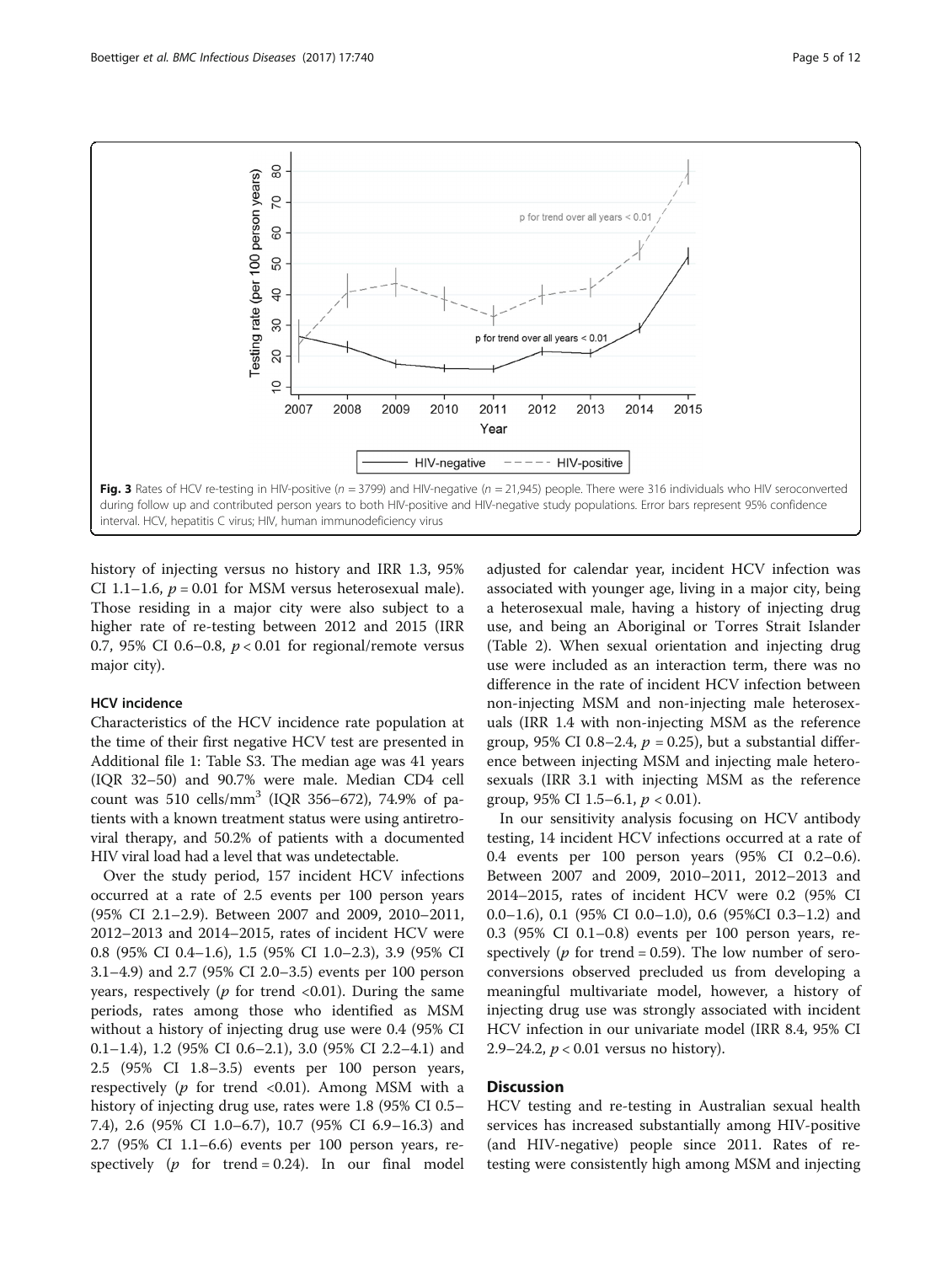<span id="page-5-0"></span>

|                                                 |                          |                 | Table 1 Factors associated with HCV re-testing in HIV- | positive people (n           | $\, \parallel$ | 3799)                        |                 |                       |                 |                                       |                              |                               |                  |      |
|-------------------------------------------------|--------------------------|-----------------|--------------------------------------------------------|------------------------------|----------------|------------------------------|-----------------|-----------------------|-----------------|---------------------------------------|------------------------------|-------------------------------|------------------|------|
|                                                 | Between 2007 and 2011    |                 |                                                        |                              |                |                              |                 | Between 2012 and 2015 |                 |                                       |                              |                               |                  |      |
|                                                 | re-tested<br>Ğ           | Person<br>years | Rate per 100 person<br>years (95% CI)                  | Univariate IRR<br>$(95%$ CI) | p              | IRR (95% CI)<br>Multivariate | Ğ<br>$\sigma$   | re-tested             | Person<br>years | Rate per 100 person<br>years (95% CI) | Univariate IRR<br>$(95%$ CI) | $(95%$ CI)<br>σ               | Multivariate IRR | p    |
| Age                                             |                          |                 |                                                        |                              |                |                              |                 |                       |                 |                                       |                              |                               |                  |      |
| additional<br>Every<br>5 years                  | 666                      | 2001.5          | 33.3 (30.8-35.9)                                       | $1.0 (0.9 - 1.0)$            | 0.07           |                              | 1323            |                       | 2862.2          | 46.2 (43.8-48.8)                      | $0.9(0.9 - 1.0)$             | $0.01$ 1.0 $(0.9 - 1.0)^*$    |                  | 1000 |
| Sex                                             |                          |                 |                                                        |                              |                |                              |                 |                       |                 |                                       |                              |                               |                  |      |
| Male                                            | 606                      | 1762.8          | 34.4 (31.7-37.2)                                       | $\overline{C}$               |                |                              |                 | 1195                  | 2456.3          | 48.6 (46.0-51.5)                      | $\overline{C}$               |                               |                  |      |
| Female                                          | $\odot$                  | 238.8           | 25.1 (19.5-32.4)                                       | $0.7(0.6 - 1.0)$             | 0.02           |                              | 128             |                       | 405.9           | $31.5(26.5 - 37.5)$                   | $0.6(0.5-0.8)$               | 0.07                          |                  |      |
| Country of birth                                |                          |                 |                                                        |                              |                |                              |                 |                       |                 |                                       |                              |                               |                  |      |
| Australia                                       | 49                       | 1397.4          | 32.1 (29.3-35.2)                                       | $\supseteq$                  |                | $\overline{C}$               | 871             |                       | 1903.0          | 45.8 (42.8-48.9)                      | $\overline{1}$ . O           |                               |                  |      |
| Other                                           | 217                      | 604.1           | 35.9 (31.4-41.0)                                       | $1.1(1.0 - 1.3)$             | 0.18           | $1.3(1.1 - 1.6)$             | 452<br>$-0.01$  |                       | 959.2           | 47.1 (43.0–51.7)                      | $1.0(0.9 - 1.2)$             | 0.62                          |                  |      |
| Place of residence                              |                          |                 |                                                        |                              |                |                              |                 |                       |                 |                                       |                              |                               |                  |      |
| Major city                                      | 339                      | 1092.4          | 31.0 (27.9-34.5)                                       | $\frac{0}{1}$                |                | $\overline{C}$               | 944             |                       | 1726.4          | 54.7 (51.3-58.3)                      | $\overline{C}$               | $\frac{0}{1}$                 |                  |      |
| Regional/<br>remote                             | 316                      | 878.1           | 36.0 (32.2-40.2)                                       | $1.2(1.0-1.4)$               | 0.06           | $1.3(1.1-1.5)$               | 367<br>0.07 < 0 |                       | 1085.6          | 33.8 (30.5-37.4)                      | $0.6(0.5-0.7)$               | $0.7(0.6 - 0.8)$<br>50,01     |                  | 0.01 |
| Unknown                                         | $\overline{\phantom{a}}$ | 31.0            | 35.5 (19.7-64.1)                                       | $\mathbf{I}$                 |                |                              | $\supseteq$     |                       | 50.2            | 23.9 (13.6-42.1)                      | $\overline{1}$               | $\overline{1}$                |                  |      |
| Sexual orientation                              |                          |                 |                                                        |                              |                |                              |                 |                       |                 |                                       |                              |                               |                  |      |
| <b>MSM</b>                                      | 528                      | 1416.0          | 37.3 (34.2-40.6)                                       | $1.7(1.3-2.1)$               | 0.00           | $1.8(1.4-2.3)$               | 996<br>$-0.01$  |                       | 1941.6          | 51.3 (48.2-54.6)                      | $1.3(1.1-1.5)$               | $1.2(1.0-1.4)$<br>$500 - 700$ |                  | 0.03 |
| Heterosexual<br>male                            | $78$                     | 346.7           | 22.5 (18.0-28.1)                                       | $\supseteq$                  |                | $\overline{C}$               | 198             |                       | 512.7           | 38.6 (33.6-44.4)                      | $\overline{C}$               | $\overline{1}$ . O            |                  |      |
| Unknown                                         | 60                       | 238.8           | 25.1 (19.5-32.4)                                       |                              |                |                              | 129             |                       | 407.9           | 31.6 (26.6-37.6)                      |                              |                               |                  |      |
| Ever performed sex work                         |                          |                 |                                                        |                              |                |                              |                 |                       |                 |                                       |                              |                               |                  |      |
| $\frac{1}{2}$                                   | <b>649</b>               | 1942.7          | 33.4 (30.9-36.1)                                       | $\frac{1}{2}$                |                |                              | 1278            |                       | 2783.7          | 45.9 (43.5-48.5)                      | $\overline{1}$ . O           |                               |                  |      |
| Yes                                             | $\Box$                   | 58.8            | 28.9 (18.0-46.5)                                       | $0.9(0.5 - 1.4)$             | 0.56           |                              | 45              |                       | 78.5            | 57.3 (42.8-76.8)                      | $1.2(0.9 - 1.7)$             | 0.14                          |                  |      |
| Ever injected drugs                             |                          |                 |                                                        |                              |                |                              |                 |                       |                 |                                       |                              |                               |                  |      |
| $\stackrel{\circ}{\geq}$                        | 507                      | 1649.6          | 30.7 (28.2-33.5)                                       | $\frac{0}{1}$                |                | $\overline{1}$ .             |                 | 1126                  | 2513.1          | 44.8 (42.3-47.5)                      | $\overline{1}$ . O           | $\overline{1}$                |                  |      |
| Yes                                             | 109                      | 223.9           | 48.7 (40.3-58.7)                                       | $1.6(1.3-1.9)$               | 1000           | $1.7(1.4-2.1)$               | 148<br>$<0.01$  |                       | 256.6           | 57.7 (49.1-67.8)                      | $1.3(1.1-1.5)$               | $1.3(1 - 1.5)$<br>$500 - 700$ |                  | 0.01 |
| Unknown                                         | $\mathbb{S}^1$           | 128.0           | 39.1 (29.6-51.5)                                       |                              |                |                              | $\overline{6}$  |                       | 92.5            | 52.9 (40.0-70.1)                      |                              |                               |                  |      |
| Aboriginal or Torres Strait Islander            |                          |                 |                                                        |                              |                |                              |                 |                       |                 |                                       |                              |                               |                  |      |
| $\frac{1}{2}$                                   | 629                      | 1915.1          | 32.8 (30.4-35.5)                                       | $\frac{0}{1}$                |                | $\overline{a}$               |                 | 1270                  | 2748.6          | 46.2 (43.7-48.8)                      | $\overline{0}$ .             |                               |                  |      |
| Yes                                             | $\mathfrak{Z}$           | 86.4            | 42.8 (31.0-59.1)                                       | $1.3(0.9 - 1.8)$             | 0.12           | $1.4(1.0 - 2.0)$             | 53<br>0.04      |                       | 113.6           | 46.6 (35.6-61.1)                      | $1.0(0.8-1.3)$               | 0.95                          |                  |      |
| Current CD4 cell count (cells/mm <sup>3</sup> ) |                          |                 |                                                        |                              |                |                              |                 |                       |                 |                                       |                              |                               |                  |      |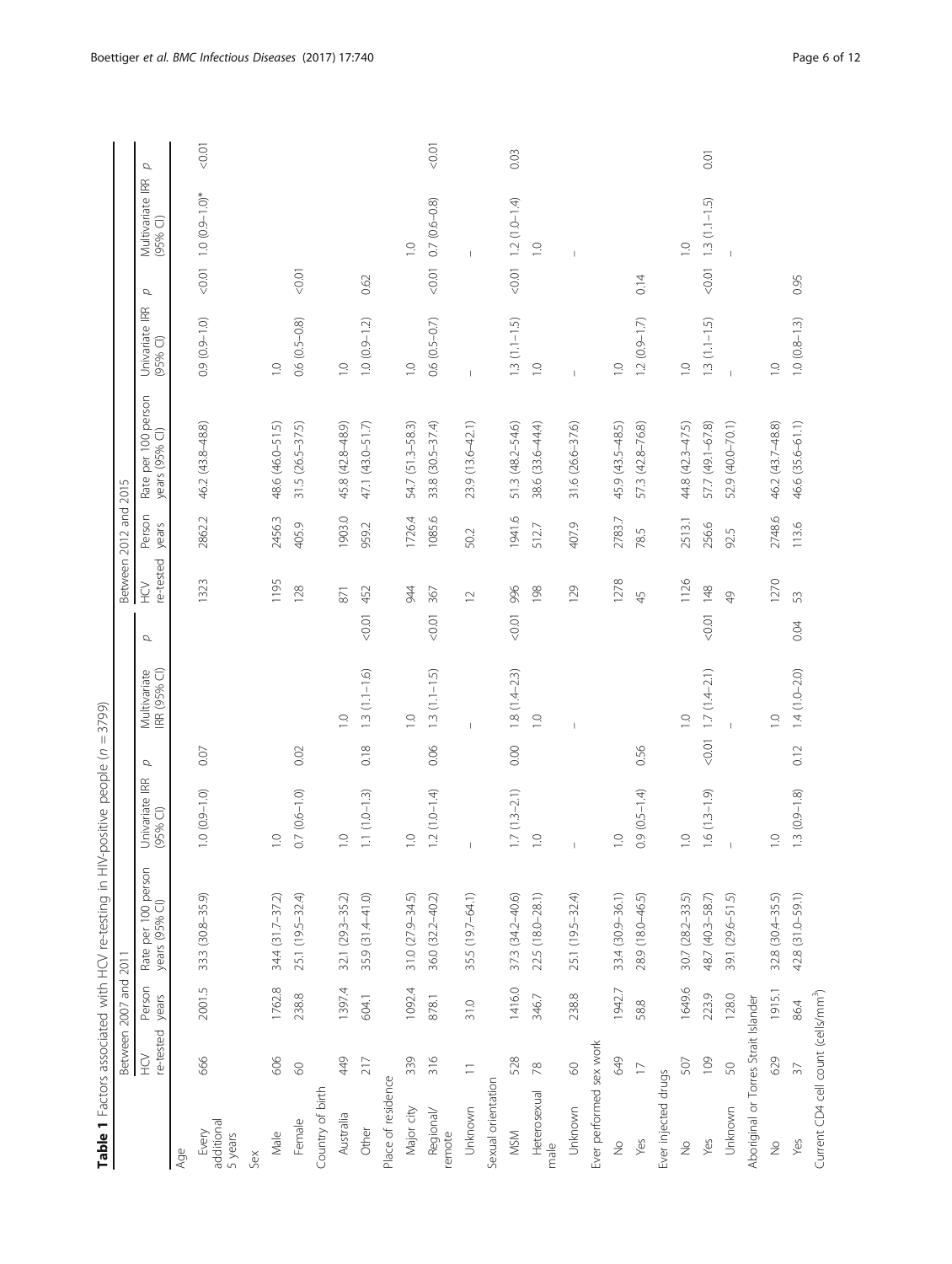| Univariate IRR<br>$0.9(0.8 - 1.1)$<br>$1.3(1.0-1.7)$<br>$1.0 (0.8 - 1.3)$<br>$1.0(0.8 - 1.2)$<br>$(95%$ Cl)<br>$\frac{1}{2}$<br>$\overline{0}$<br>$\overline{a}$<br>$\overline{a}$<br>Rate per 100 person<br>27.5 (23.6-32.1)<br>27.9 (23.8-32.6)<br>41.0 (36.9-45.6)<br>33.3 (29.7-37.3)<br>35.3 (30.7-40.5)<br>32.6 (29.5-36.2)<br>31.9 (26.2-38.8)<br>35.3 (30.7-40.5)<br>39.4 (33.8-45.8)<br>31.1 (26.8-36.2)<br>$31.3 (24.9 - 39.3)$<br>years (95% CI)<br>Person<br>1121.3<br>re-tested years<br>566.7<br>5963<br>313.5<br>898.5<br>566.7<br>4243<br>567.2<br>536.3<br>236.7<br>838.1<br>Current calendar year~<br>Ğ<br>164<br>158<br>366<br>200<br>344<br>299<br>200<br>100<br>167<br>167<br>74<br>Undetectable<br>Current HIV RNA<br>Current ART use<br>2007 / 2012<br>2008 / 2013<br>Detectable<br>Unknown<br>Unknown<br>Unknown<br>$< 500$<br>$\geq$ 500<br>Yes<br>$\frac{1}{2}$ | σ    |                             |      |                |                 | Between 2012 and 2015                   |                                   |                               |          |
|-------------------------------------------------------------------------------------------------------------------------------------------------------------------------------------------------------------------------------------------------------------------------------------------------------------------------------------------------------------------------------------------------------------------------------------------------------------------------------------------------------------------------------------------------------------------------------------------------------------------------------------------------------------------------------------------------------------------------------------------------------------------------------------------------------------------------------------------------------------------------------------------|------|-----------------------------|------|----------------|-----------------|-----------------------------------------|-----------------------------------|-------------------------------|----------|
|                                                                                                                                                                                                                                                                                                                                                                                                                                                                                                                                                                                                                                                                                                                                                                                                                                                                                           |      | Multivariate<br>RR (95% CI) | σ    | re-tested<br>Ğ | Person<br>years | Rate per 100 person<br>years $(95%$ Cl) | σ<br>Univariate IRR<br>$(95%$ CI) | Multivariate IRR<br>$(95%$ Cl | Q        |
|                                                                                                                                                                                                                                                                                                                                                                                                                                                                                                                                                                                                                                                                                                                                                                                                                                                                                           |      |                             |      | 501            | 1107.2          | 45.2 (41.5-49.4)                        | $\frac{1}{2}$                     |                               |          |
|                                                                                                                                                                                                                                                                                                                                                                                                                                                                                                                                                                                                                                                                                                                                                                                                                                                                                           | 0.91 |                             |      | 340            | 786.7           | 43.2 (38.9-48.1)                        | $1.0 (0.8 - 1.1)$                 | 0.51                          |          |
|                                                                                                                                                                                                                                                                                                                                                                                                                                                                                                                                                                                                                                                                                                                                                                                                                                                                                           |      |                             |      | 482            | 968.3           | 49.8 (45.5–54.4)                        | Ï                                 |                               |          |
|                                                                                                                                                                                                                                                                                                                                                                                                                                                                                                                                                                                                                                                                                                                                                                                                                                                                                           |      |                             |      |                |                 |                                         |                                   |                               |          |
|                                                                                                                                                                                                                                                                                                                                                                                                                                                                                                                                                                                                                                                                                                                                                                                                                                                                                           |      |                             |      | 758            | 1585.1          | 47.8 (44.5–51.3)                        | $\overline{1}$ . O                |                               |          |
|                                                                                                                                                                                                                                                                                                                                                                                                                                                                                                                                                                                                                                                                                                                                                                                                                                                                                           | 0.49 |                             |      | 243            | 465.2           | 52.2 (46.1-59.2)                        | $1.1 (0.9 - 1.3)$                 | 0.23                          |          |
|                                                                                                                                                                                                                                                                                                                                                                                                                                                                                                                                                                                                                                                                                                                                                                                                                                                                                           |      |                             |      | 322            | 811.9           | 39.7 (35.6-44.2)                        |                                   |                               |          |
|                                                                                                                                                                                                                                                                                                                                                                                                                                                                                                                                                                                                                                                                                                                                                                                                                                                                                           |      |                             |      |                |                 |                                         |                                   |                               |          |
|                                                                                                                                                                                                                                                                                                                                                                                                                                                                                                                                                                                                                                                                                                                                                                                                                                                                                           |      |                             |      | 919            | 1851.9          | 49.6 (46.5-52.9)                        | $\supseteq$                       |                               |          |
|                                                                                                                                                                                                                                                                                                                                                                                                                                                                                                                                                                                                                                                                                                                                                                                                                                                                                           | 0.84 |                             |      | $\approx$      | 198.5           | $41.3(33.3 - 51.3)$                     | $0.8(0.7-1.0)$                    | 0.11                          |          |
|                                                                                                                                                                                                                                                                                                                                                                                                                                                                                                                                                                                                                                                                                                                                                                                                                                                                                           |      |                             |      | 322            | 811.9           | 39.7 (35.6-44.2)                        |                                   |                               |          |
|                                                                                                                                                                                                                                                                                                                                                                                                                                                                                                                                                                                                                                                                                                                                                                                                                                                                                           |      |                             |      |                |                 |                                         |                                   |                               |          |
|                                                                                                                                                                                                                                                                                                                                                                                                                                                                                                                                                                                                                                                                                                                                                                                                                                                                                           |      | $\frac{1}{2}$               |      | 279            | 760.9           | $36.7(32.6 - 41.2)$                     | $\overline{10}$                   | $\overline{1}$                |          |
|                                                                                                                                                                                                                                                                                                                                                                                                                                                                                                                                                                                                                                                                                                                                                                                                                                                                                           | 0.10 | $1.3(1.0-1.7)$              | 0.07 | 361            | 819.4           | 44.1 (39.7-48.8)                        | $1.2(1.0-1.4)$                    | $0.02$ 1.2 $(1.0 - 1.4)$      | 0.02     |
| $1.0 (0.8 - 1.3)$<br>$31.8$ $(27.2 - 37.2)$<br>487.2<br>155<br>2009 / 2014                                                                                                                                                                                                                                                                                                                                                                                                                                                                                                                                                                                                                                                                                                                                                                                                                | 0.90 | $1.1 (0.8 - 1.4)$           | 0.66 | 414            | 808.1           | 51.2 (46.5-56.4)                        | $1.4(1.2 - 1.6)$                  | $0.01$ 1.4 $(1.2 - 1.6)$      | 1000     |
| $1.0(0.8-1.4)$<br>$32.4$ $(27.7 - 37.9)$<br>4873<br>158<br>2010 / 2015                                                                                                                                                                                                                                                                                                                                                                                                                                                                                                                                                                                                                                                                                                                                                                                                                    | 0.80 | $1.1(0.8-1.4)$              | 0.52 | 269            | 473.8           | 56.8 (50.4-64.0)                        | $1.5(1.3 - 1.8)$                  | $<0.01$ 1.5 (1.3-1.8)         | 10:0 > 0 |
| $1.0(0.7-1.3)$<br>30.6 (25.4-36.8)<br>366.0<br>112<br>$2011 / -$                                                                                                                                                                                                                                                                                                                                                                                                                                                                                                                                                                                                                                                                                                                                                                                                                          | 0.89 | $1.1 (0.8 - 1.4)$           | 0.74 | $\overline{1}$ | $\overline{1}$  |                                         |                                   |                               |          |

ś, calendar year not reaching significance in the multivariate 2007–2011 model, it was retained to allow comparison with the unadjusted testing rates in Fig. [2;](#page-3-0) HCV, hepatitis C virus; HIV, human immunodeficiency virus; ু Missing categories were included in models but coefficients are not shown. \*IRR (95%CI) to two decimal places<br>calendar year not reaching significance in the multivariate 2007–2011 model, it was retained to allow comparis<br>C CI, confidence interval; IRR, incidence rate ratio; MSM, men who have sex with men; ART, antiretroviral therapy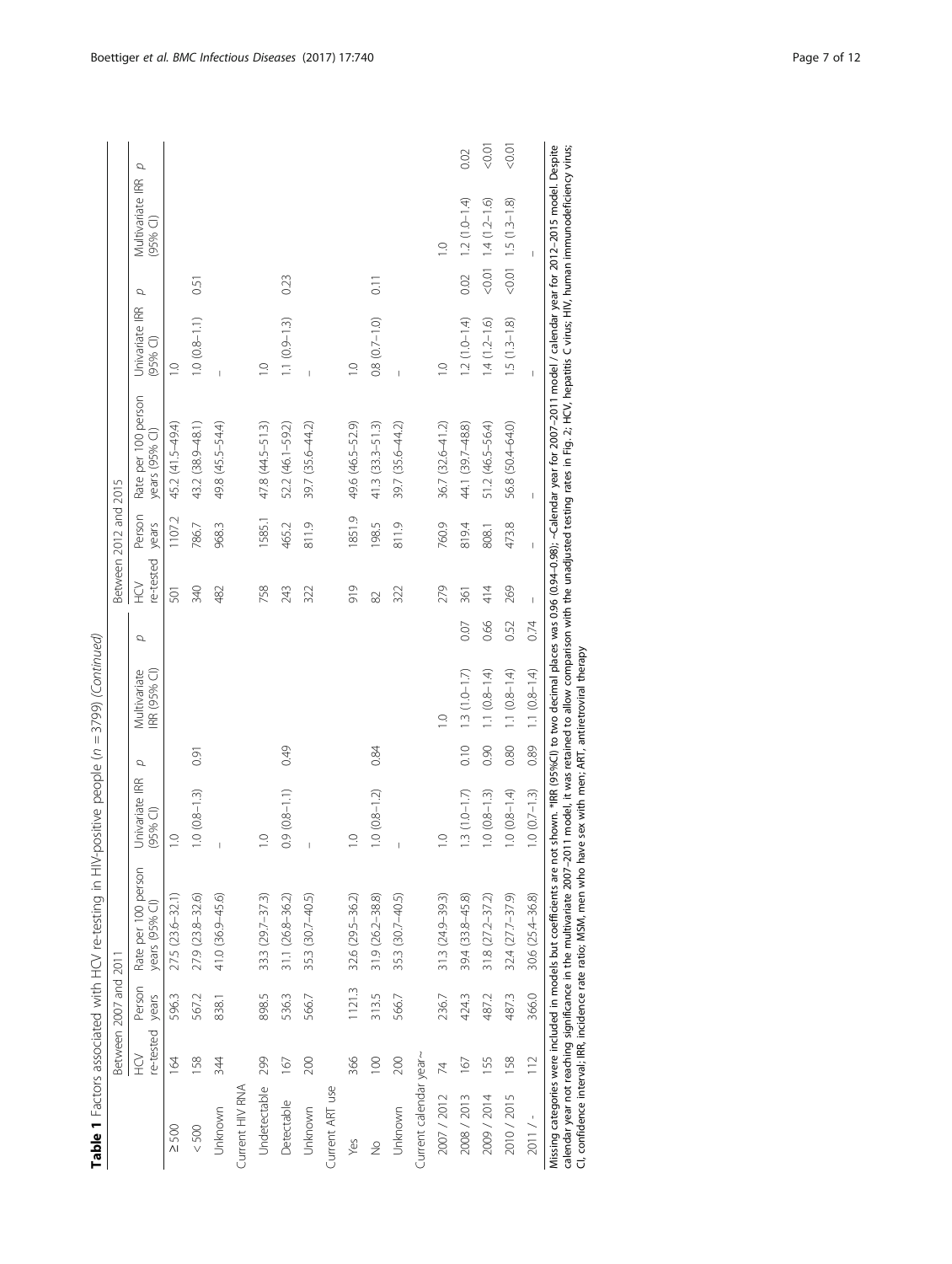<span id="page-7-0"></span>

|                                                 | Table 2 Factors associated with incident HCV infection in HIV-positive people (n = 2079)<br>Incident infections | Person years | Rate per 100 person years (95% CI) | Univariate IRR (95% CI)  |                   | Multivariate IRR (95% CI) |       |
|-------------------------------------------------|-----------------------------------------------------------------------------------------------------------------|--------------|------------------------------------|--------------------------|-------------------|---------------------------|-------|
|                                                 |                                                                                                                 |              |                                    |                          | $\sigma$          |                           | p     |
| Age                                             |                                                                                                                 |              |                                    |                          |                   |                           |       |
| Every additional 5 years                        | 157                                                                                                             | 9.7<br>627   | $2.5(2.1-2.9)$                     | $0.8(0.8-0.9)$           | 5000              | $0.9(0.8-0.9)$            | 50.01 |
| Sex                                             |                                                                                                                 |              |                                    |                          |                   |                           |       |
| Male                                            | $\overline{4}$                                                                                                  | 5772.2       | $2.4 (2.1 - 2.9)$                  | $\supseteq$              |                   |                           |       |
| Female                                          | $\frac{\infty}{2}$                                                                                              | 507.5        | $3.2(1.9 - 5.1)$                   | $1.3(0.8-2.2)$           | 0.33              |                           |       |
| Country of birth                                |                                                                                                                 |              |                                    |                          |                   |                           |       |
| Australia                                       | $\infty$                                                                                                        | 4316.1       | $2.3(1.9 - 2.8)$                   | $\overline{C}$           |                   |                           |       |
| Other                                           | 58                                                                                                              | 1963.6       | $3.0 (2.3 - 3.8)$                  | $1.3(0.9 - 1.8)$         | 0.13              |                           |       |
| Place of residence                              |                                                                                                                 |              |                                    |                          |                   |                           |       |
| Major city                                      | 132                                                                                                             | 3795.0       | $3.5(2.9 - 4.1)$                   | $\overline{\phantom{a}}$ |                   | $\overline{0}$            |       |
| Regional/remote                                 | 25                                                                                                              | 2414.6       | $1.0 (0.7 - 1.5)$                  | $0.3(0.2 - 0.5)$         | 50.01             | $0.3(0.2 - 0.5)$          | 1000  |
| Unknown                                         | $\circ$                                                                                                         | 70.1         | $\mathbf{I}$                       | $\mathbb{I}$             |                   | $\mathbf{I}$              |       |
| Sexual orientation                              |                                                                                                                 |              |                                    |                          |                   |                           |       |
| <b>MSM</b>                                      | 115                                                                                                             | 4950.0       | $2.3(1.9-2.8)$                     | $0.7(0.5 - 1.1)$         | 0.15              | $0.5(0.4 - 0.8)$          | 0.01  |
| Heterosexual male                               | $\approx$                                                                                                       | 820.5        | $3.2(2.2 - 4.7)$                   | $\overline{1}$ .         |                   | $\overline{0}$            |       |
| Unknown                                         | $\approx$                                                                                                       | 509.1        | $3.1(1.9 - 5.1)$                   |                          |                   |                           |       |
| Ever performed sex work                         |                                                                                                                 |              |                                    |                          |                   |                           |       |
| $\stackrel{\circ}{\geq}$                        | 151                                                                                                             | 6086.7       | $2.5$ $(2.1-2.9)$                  | $\overline{1}$ . O       |                   |                           |       |
| Yes                                             | $\circ$                                                                                                         | 192.9        | $3.1(1.4-6.9)$                     | $1.3(0.6 - 2.8)$         | 0.59              |                           |       |
| Ever injected drugs                             |                                                                                                                 |              |                                    |                          |                   |                           |       |
| $\stackrel{\circ}{\geq}$                        | $\overline{11}$                                                                                                 | 5249.1       | $2.1(1.8-2.5)$                     | $\overline{0}$           |                   | $\overline{a}$            |       |
| Yes                                             | $\frac{4}{6}$                                                                                                   | 795.6        | 5.8 (4.3–7.7)                      | $2.7(1.9-3.9)$           | 0.07 <sub>0</sub> | $2.5(1.8-3.5)$            | 1000  |
| Unknown                                         | $\circ$                                                                                                         | 234.9        | $\mathbb{I}$                       | $\mathbf{I}$             |                   |                           |       |
| Aboriginal or Torres Strait Islander            |                                                                                                                 |              |                                    |                          |                   |                           |       |
| $\frac{1}{2}$                                   | 146                                                                                                             | 5992.9       | $2.4(2.1-2.9)$                     | $\overline{C}$           |                   | $\overline{C}$            |       |
| Yes                                             | $\equiv$                                                                                                        | 286.8        | $3.8(2.1 - 6.9)$                   | $1.6(0.9-2.9)$           | 0.15              | $2.0(1.1-3.7)$            | 0.03  |
| Current CD4 cell count (cells/mm <sup>3</sup> ) |                                                                                                                 |              |                                    |                          |                   |                           |       |
| $\geq$ 500                                      | 34                                                                                                              | 1648.2       | $2.1(1.5-2.9)$                     | $\overline{0}$           |                   |                           |       |
| $< 500$                                         | $\Box$                                                                                                          | 1116.1       | $1.5(0.9-2.5)$                     | $0.7(0.4 - 1.3)$         | 0.31              |                           |       |
| Unknown                                         | 106                                                                                                             | 3515.4       | $3.0 (2.5 - 3.6)$                  | $\mathbb{I}$             |                   |                           |       |
| Current HIV RNA                                 |                                                                                                                 |              |                                    |                          |                   |                           |       |
| Undetectable                                    | $\mathcal{O}$                                                                                                   | 2647.6       | 2.4 (1.9-3.0)                      | $\supseteq$              |                   |                           |       |
| Detectable                                      | $\overline{21}$                                                                                                 | 869.0        | $2.4(1.6-3.7)$                     | $1.0(0.6 - 1.7)$         | 0.95              |                           |       |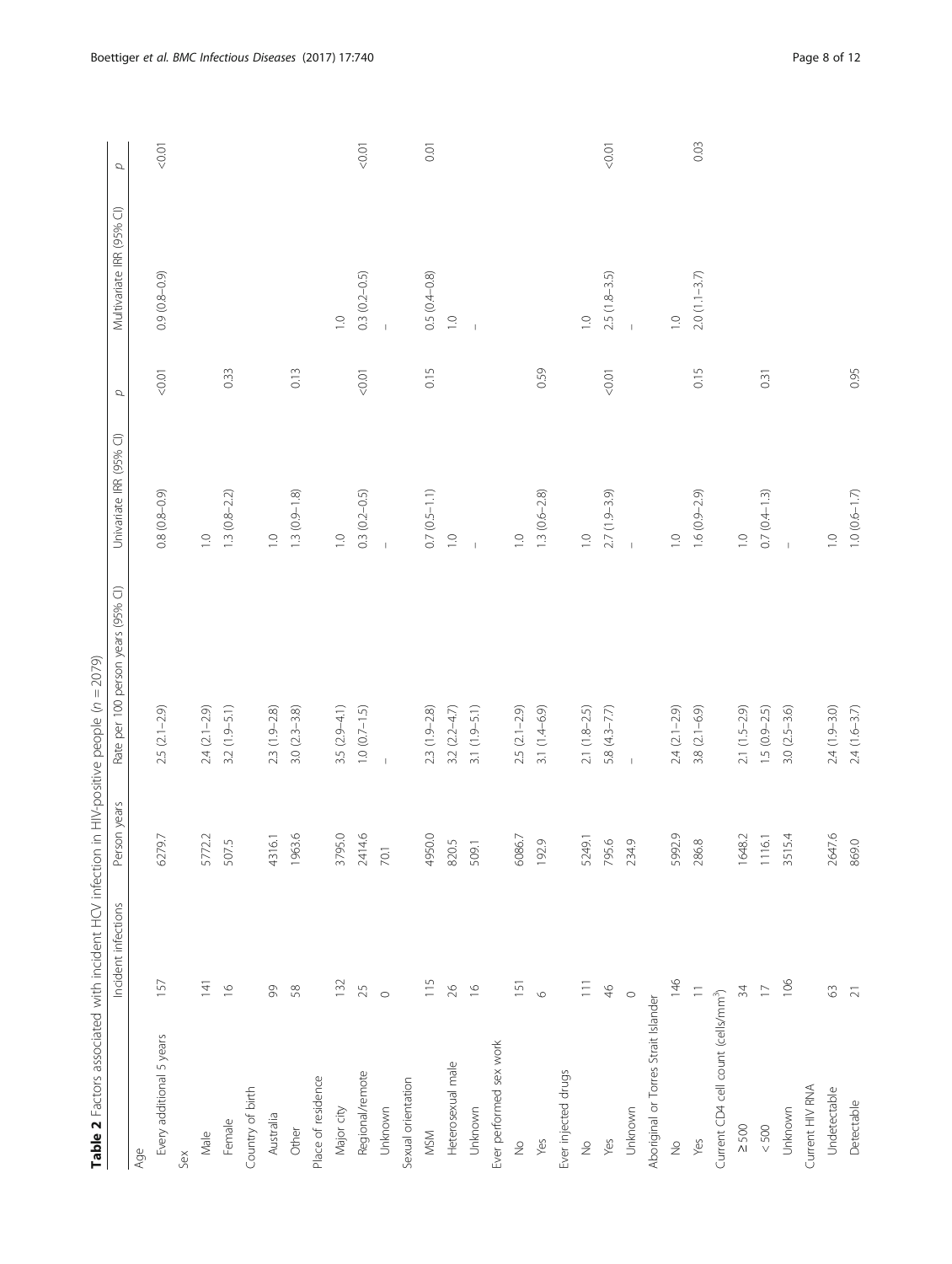|                                  |                     |              | Table 2 Factors associated with incident HCV infection in HIV-positive people (n = 2079) (Continued)                                                                                                            |                         |            |                           |         |
|----------------------------------|---------------------|--------------|-----------------------------------------------------------------------------------------------------------------------------------------------------------------------------------------------------------------|-------------------------|------------|---------------------------|---------|
|                                  | Incident infections | Person years | Rate per 100 person years (95% CI)                                                                                                                                                                              | Univariate IRR (95% CI) | d          | Multivariate IRR (95% CI) | Q       |
| Unknown                          | 73                  | 2763.1       | $2.6$ $(2.1 - 3.3)$                                                                                                                                                                                             |                         |            |                           |         |
| Current ART use                  |                     |              |                                                                                                                                                                                                                 |                         |            |                           |         |
| Yes                              | 74                  | 3008.6       | $2.5 (2.0 - 3.1)$                                                                                                                                                                                               | $\frac{1}{2}$           |            |                           |         |
| $\frac{1}{2}$                    | $\supseteq$         | 508.0        | $2.0(1.1-3.7)$                                                                                                                                                                                                  | $0.8(0.4 - 1.5)$        | 0.51       |                           |         |
| Unknown                          |                     | 2763.1       | $2.6$ $(2.1 - 3.3)$                                                                                                                                                                                             | I                       |            |                           |         |
| Current time period              |                     |              |                                                                                                                                                                                                                 |                         |            |                           |         |
| 2007-09                          | ∝                   | 1027.6       | $0.8(0.4 - 1.6)$                                                                                                                                                                                                | $\frac{1}{2}$           |            | $\frac{1}{2}$             |         |
| $2010 - 11$                      |                     | 1385.5       | $1.5(1.0-2.3)$                                                                                                                                                                                                  | $1.8(0.8-4.1)$          | 0.15       | $1.7(0.8-3.9)$            | 0.19    |
| $2012 - 13$                      |                     | 1960.5       | $3.9(3.1 - 4.9)$                                                                                                                                                                                                | 4.5 (2.2-9.4)           | $1000 - 7$ | 4.1 (2.0-8.5)             | $-0.01$ |
| 2014-15                          |                     | 1906.0       | $2.7 (2.0 - 3.5)$                                                                                                                                                                                               | $2.6(1.2 - 5.4)$        | 0.01       | $2.2(1.1-4.7)$            | 0.04    |
| men; ART, antiretroviral therapy |                     |              | Missing categories were included in models but coefficients are not shown. HCV, hepatitis C virus; HIV, human immunodeficiency virus; CI, confidence interval; IRR, incidence ratio; MSM, men who have sex with |                         |            |                           |         |

 $+$   $-$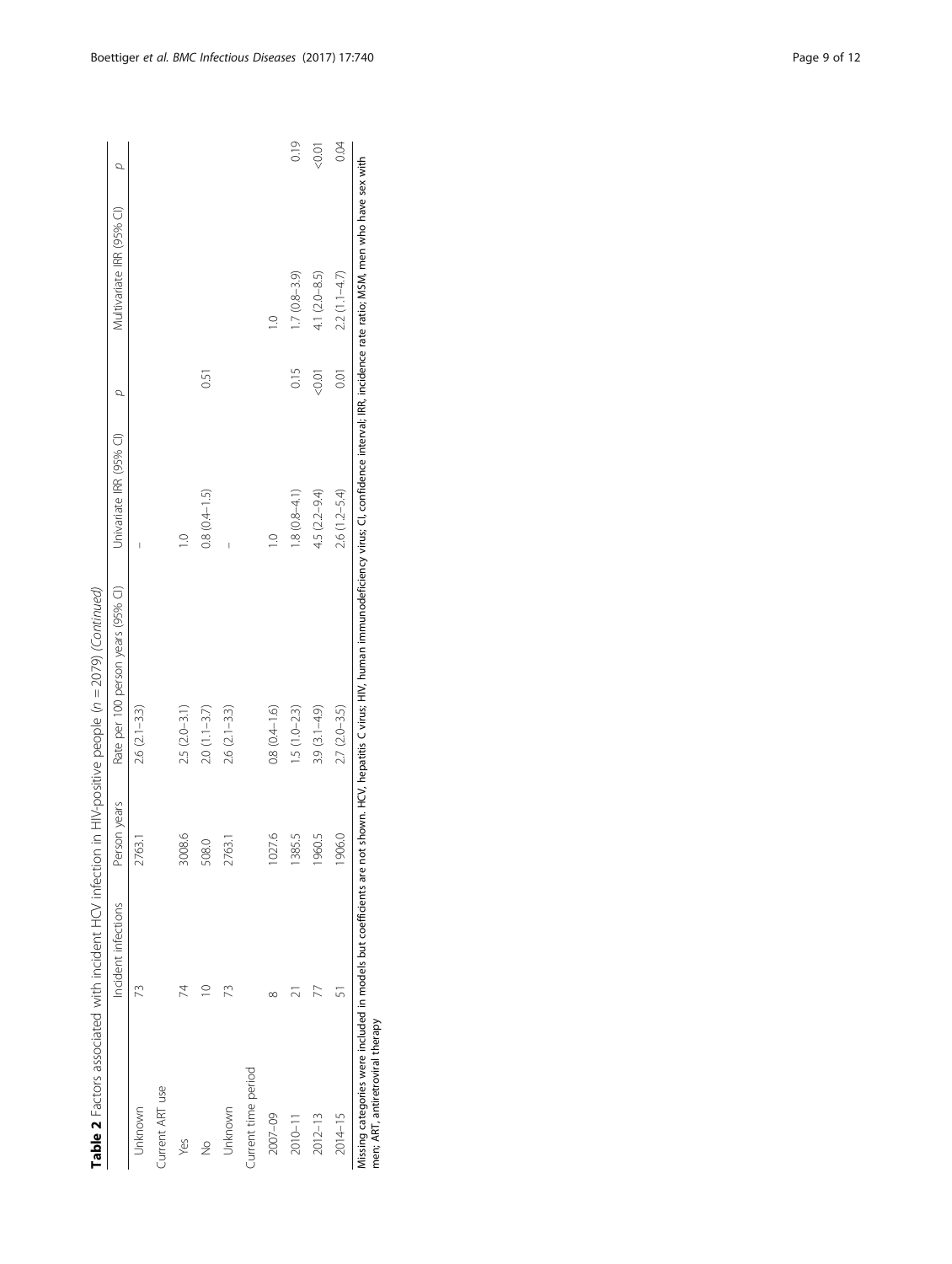drug users between 2007 and 2015, however, there was a marked increase in testing rates during the latter years of the study period among those residing in a major city. The rate of incident HCV infection increased between 2007 and 2013 but remained stable between 2014 and 2015. Incident HCV was associated with a history of injecting drug use, particularly among heterosexual males.

HIV-positive MSM have an increased risk of HCV infection compared with HIV-negative MSM, possibly due to higher rates of high-risk sexual behavior [\[14](#page-11-0)]. Current Australian guidelines recommend routine HCV testing among HIV-positive MSM [[15\]](#page-11-0). This explains why HCV testing and re-testing rates were consistently higher over time among our HIV-positive group. The increasing rates of HCV testing and re-testing observed are probably linked to a growing awareness of sexual HCV transmission [[16\]](#page-11-0) and, more recently, increasing awareness of DAA availability [[17](#page-11-0)]. The number of state and national campaigns aiming to increase HCV and DAA awareness has increased substantially over the past decade [[18, 19\]](#page-11-0). Moreover, national advisory groups such as the Australasian Society for HIV, Viral Hepatitis and Sexual Health Medicine have actively sought to keep prescribers informed about DAA availability [[20](#page-11-0)]. Given that non-sterile injecting practices and sexual behaviors that increase the potential for exposure to blood increase the possibility of transmitting HCV, it was unsurprising to find that injecting drug users and MSM were subject to high rates of HCV re-testing. Of note, however, the increase in HCV re-testing rates between the periods 2007–2011 and 2012–2015 among patients living in a major city was contrasted by a small decline in testing among those living in regional/remote locations. This suggests that knowledge of DAA availability may be lacking outside of Australia's main urban centers.

Other recent studies from Australia and abroad have described an overall HCV incidence rate in HIV-positive people similar to that reported here (2.5 events per 100 person years) [\[12](#page-11-0), [13, 21](#page-11-0)–[27\]](#page-11-0). In contrast to our findings, however, which show HCV incidence increased between 2007 and 2013 then plateaued, data from the Swiss HIV Cohort suggests HCV incidence has increased consistently since 2000 among MSM [[13\]](#page-11-0) and results from the UK Collaborative HIV Cohort indicate that HCV incidence remained stable between 2004 and 2011 among MSM [[12\]](#page-11-0). There are two important methodological differences between these two studies and ours. Firstly, unlike our study, patients enrolled in the Swiss and UK cohorts underwent routine HCV testing. The low rates of testing/re-testing during the earlier years of our study period could have caused us to underestimate HCV incidence. However, given HCV diagnoses were uncommon and that all patients in our incidence analysis were tested at least twice for HCV, it is unlikely

that testing rates substantially influenced our results. The other main difference is that the Swiss and UK studies defined incident infection as HCV seroconversion. Unfortunately, a preliminary assessment of our data indicated that, consistent with findings from the US [[11\]](#page-11-0), HCV testing was often not performed as recommended. This meant that the group of patients we identified as having experienced an incident HCV infection included an unknown number of re-infected patients. Nevertheless, our main and sensitivity analyses showed similar trends in both HCV testing and incident infection rates.

Interestingly, another Australian study recently found no change in HCV incidence between 2008 and 2016 among MSM [[21](#page-11-0)]. Of note, this single-center study specifically asked HCV cases about injecting drug use and excluded those reporting a positive history of injecting regardless of what was noted in their records. Our analysis relied upon routinely collected surveillance data in which injecting drug use was probably underreported. This is supported by the results of our incidence model. While those with a history of injecting drug use had a high risk of incident HCV infection, it is likely that the other significantly associated factors (younger age, living in a major city, being a heterosexual male, and being Aboriginal and Torres Strait Islander) were largely the result of residual confounding. Each of these additional factors are known to be associated with injecting drug use [\[28](#page-11-0), [29](#page-11-0)]. This implies that the increase in HCV incidence among Australia's HIV-positive population may have been driven by injecting drug use and that sexual transmission has not changed substantially. This could be related to increased rates of unsafe injecting among sub-populations of the HIV-positive community. For example, between 2011 and 2014, the proportion of HIV infections attributable to IDU increased dramatically among Aboriginal and Torres Strait Islanders [[5\]](#page-10-0). Importantly, heterosexual males that inject drugs appear to be at especially high risk of contracting HCV. This finding warrants further investigation.

There are several limitations to bear in mind when evaluating the results of this work. Firstly, we were unable to link records between the sexual health services involved. Therefore, patients could have re-entered the analysis at multiple services. Additionally, we had limited information on sexual risk behavior and there is a high likelihood that injecting drug use was under-reported. Our analysis populations represent only a sample of the approximately 21,000 HIV patients who are currently diagnosed and in care in Australia [[5](#page-10-0)], which means our rate estimates reflect only a subset of the total number of tests and diagnoses carried out nationwide. As mentioned earlier, an analysis of HCV testing and incidence across both sexual health services and general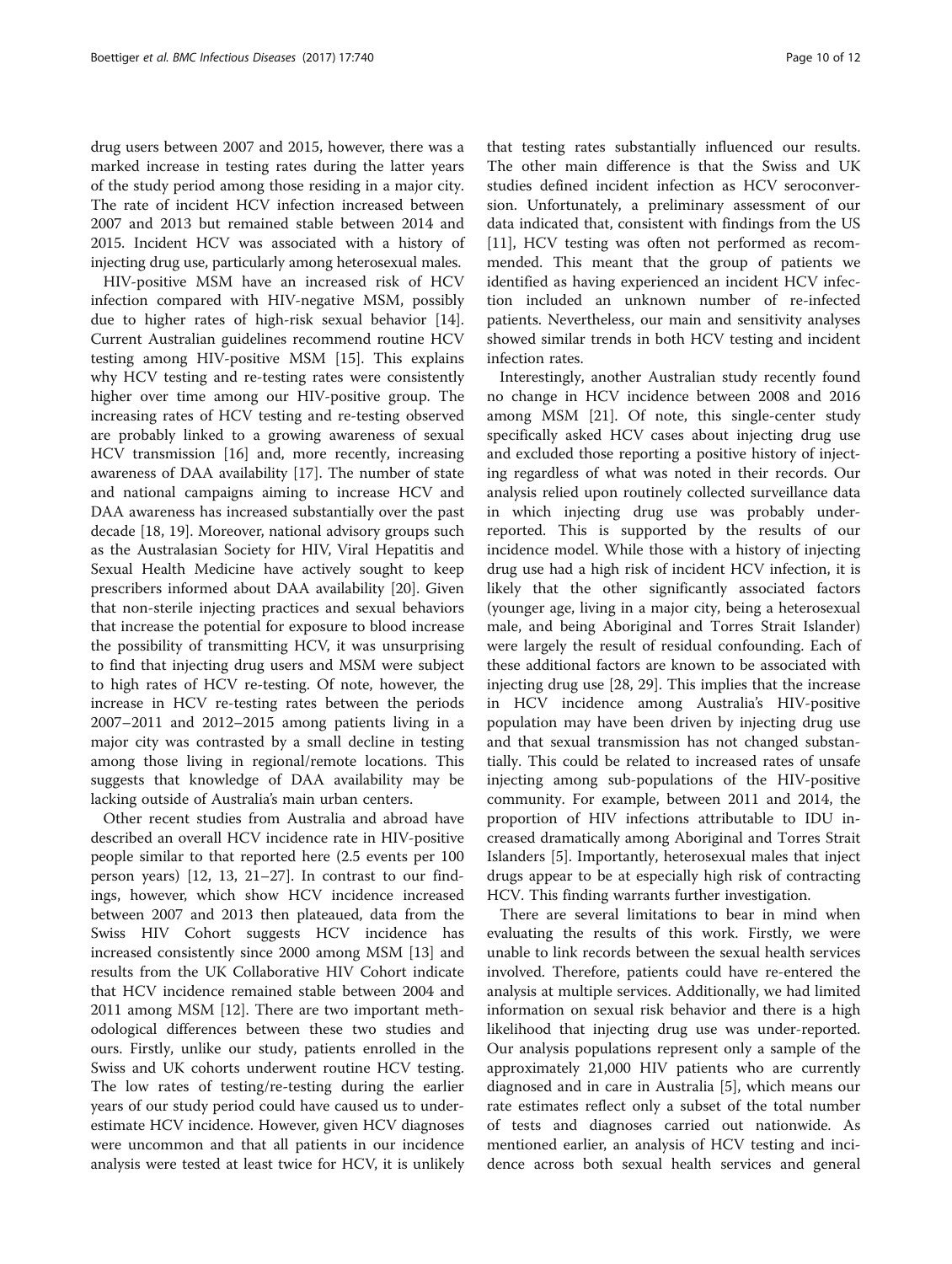<span id="page-10-0"></span>practice clinics involved in ACCESS is currently being planned. We were not able to conduct an appropriate analysis of factors associated with HCV testing because of the bias introduced by high-risk individuals knowing their HCV status prior to enrolment and therefore not undergoing testing. Further details on HCV testing rates and factors associated with HCV testing should form the topic of future investigation. Finally, while our testing and re-testing rate sensitivity analyses supported our main findings, our incidence rate sensitivity analyses were impeded by a very low number of outcomes.

# Conclusions

The increasing rates of HCV testing and re-testing reported here are encouraging. High rates of HCV testing and re-testing among high-risk groups in Australia will assist strategies to achieve HCV elimination through rapid treatment scale up. Continued monitoring of HCV incidence in the HIV-positive population, particularly those with a history of injecting drug use, is essential for guiding both HCV prevention and treatment strategies.

# Additional file

[Additional file 1: Table S1.](dx.doi.org/10.1186/s12879-017-2848-0) Characteristics of the HIV-positive and HIV-negative HCV testing rate populations at the time of their first clinic visit. Values are presented as n (% of patients) unless otherwise indicated. \*2073 individuals HIV seroconverted during follow up and contributed person years to both HIV-positive and HIV-negative study populations; HIV, human immunodeficiency virus; HCV, hepatitis C virus; IQR, interquartile range; MSM, men who have sex with men. Table S2. Characteristics of the HIV-positive and HIV-negative HCV re-testing rate populations at the time of their first documented HCV test. Values are presented as n (% of patients) unless otherwise indicated. \*316 individuals HIV seroconverted during follow up and contributed person years to both HIV-positive and HIV-negative study populations; HIV, human immunodeficiency virus; HCV, hepatitis C virus; IQR, interquartile range; MSM, men who have sex with men. Table S3. Characteristics of the HCV incidence population at the time of their first negative HCV test. Values are presented as n (% of patients) unless otherwise indicated. HCV, hepatitis C virus; IQR, interquartile range; MSM, men who have sex with men; HIV, human immunodeficiency virus; ART, antiretroviral therapy. (DOCX 34 kb)

#### Abbreviations

ACCESS: Australian Collaboration for Coordinated Enhanced Sentinel Surveillance; CI: Confidence interval; DAA: Direct acting antiviral; HCV: Hepatitis C Virus; HIV: Human Immunodeficiency Virus; IQR: Interquartile range; IRR: Incidence rate ratio; MSM: Men who have sex with men

#### Acknowledgements

The authors would like to acknowledge the participants that contribute data to ACCESS.

#### Consent to publication

Not applicable

### Funding

This work was supported by a grant awarded to DCB by Gilead Sciences. Gilead Sciences played no role in the design of the study, data collection, data analysis, interpretation of data, or in the writing of the manuscript.

## Availability of data and materials

The dataset analysed during the current study is not publicly available so as to maintain patient privacy. Data may be made available upon the receipt of reasonable requests. Please contact Denton Callander (dcallander@kirby.unsw.edu.au) for further information.

#### Authors' contributions

DCB conceived and carried out the analysis, and drafted the final manuscript. MGL, GJD, RG, DC, BD, CCOC, CKF, MH and GM participated in the design of the analysis and drafting of the final manuscript. All authors have read and approved the final manuscript.

#### Ethics approval and consent to participate

Approval for the sexual health services network of ACCESS was granted by the Human Research Ethics Committees of St Vincent's Hospital, Sydney (reference number 08/051) with further approval granted by the separate Human Research Ethics Committees responsible for each participating service. De-identified demographic, behavioral, pathology and diagnoses data were extracted from patient management systems using customized extraction scripts. Therefore, individual patient consent was waived.

## Competing interests

DCB has received grant funding from Gilead Sciences. MGL has received unrestricted grants from Boehringer Ingelhiem, Gilead Sciences, Merck Sharp & Dohme, Bristol-Myers Squibb, Janssen-Cilag, ViiV HealthCare, and consultancy fees from Gilead Sciences, and DSMB sitting fees from Sirtex Pty Ltd. GJD is an advisory board member and receives honorarium from Gilead Sciences, Merck Sharpe & Dohme, Abbvie, and Bristol-Myers Squibb, has received research grant funding from Gilead Science, Merck Sharp and Dohme, Abbvie, and Bristol-Myers Squibb, and travel sponsorship from Gilead Science, Merck Sharp and Dohme, Abbvie, and Bristol-Myers Squibb. MH has received funding for investigator initiated research from Gilead Sciences, Bristol-Myers Squibb and Abbvie. GM has received research funding and consultancy fees for Gilead Sciences and Abbvie. All other authors report no competing interests.

## Publisher's Note

Springer Nature remains neutral with regard to jurisdictional claims in published maps and institutional affiliations.

#### Author details

<sup>1</sup>The Kirby Institute, UNSW Sydney, Sydney, NSW, Australia. <sup>2</sup>Sydney Sexual Health Centre, Sydney, NSW, Australia. <sup>3</sup>The Kirby Institute, UNSW Sydney and Sexual Health Service, Sydney Local Health District, Sydney, NSW, Australia. <sup>4</sup>Central Clinical School, Sydney University, Sydney, NSW, Australia.<br><sup>5</sup>Melbourne Sexual Health Centre, Alfred Health and Monash University. Melbourne Sexual Health Centre, Alfred Health and Monash University, Melbourne, Victoria, Australia. <sup>6</sup>Viral Hepatitis Elimination Program, Burnet Institute, Melbourne, Victoria, Australia.

# Received: 17 September 2017 Accepted: 22 November 2017 Published online: 01 December 2017

#### References

- Greub G, Ledergerber B, Battegay M, Grob P, Perrin L, Furrer H, Burgisser P, Erb P, Boggian K, Piffaretti JC, et al. Clinical progression, survival, and immune recovery during antiretroviral therapy in patients with HIV-1 and hepatitis C virus coinfection: the Swiss HIV Cohort Study. Lancet. 2000; 356(9244):1800–5.
- 2. Sulkowski MS, Mast EE, Seeff LB, Thomas DL. Hepatitis C virus infection as an opportunistic disease in persons infected with human immunodeficiency virus. Clin Infect Dis. 2000;30(Suppl 1):S77–84.
- 3. Thein HH, Yi Q, Dore GJ, Krahn MD. Natural history of hepatitis C virus infection in HIV-infected individuals and the impact of HIV in the era of highly active antiretroviral therapy: a meta-analysis. AIDS. 2008;22(15):1979–91.
- 4. The Australian HIV Observational Database Annual report 2016.
- 5. The Kirby Institute. HIV, viral hepatitis and sexually transmissible infections in Australia. Annual Surveillance Report 2017. The Kirby Institute, UNSW Australia, Sydney NSW 2052.
- 6. Arends JE, Lieveld FI, Boeijen LL, de Kanter CT, van Erpecum KJ, Salmon D, Hoepelman AI, Asselah T, Ustianowski A. Natural history and treatment of